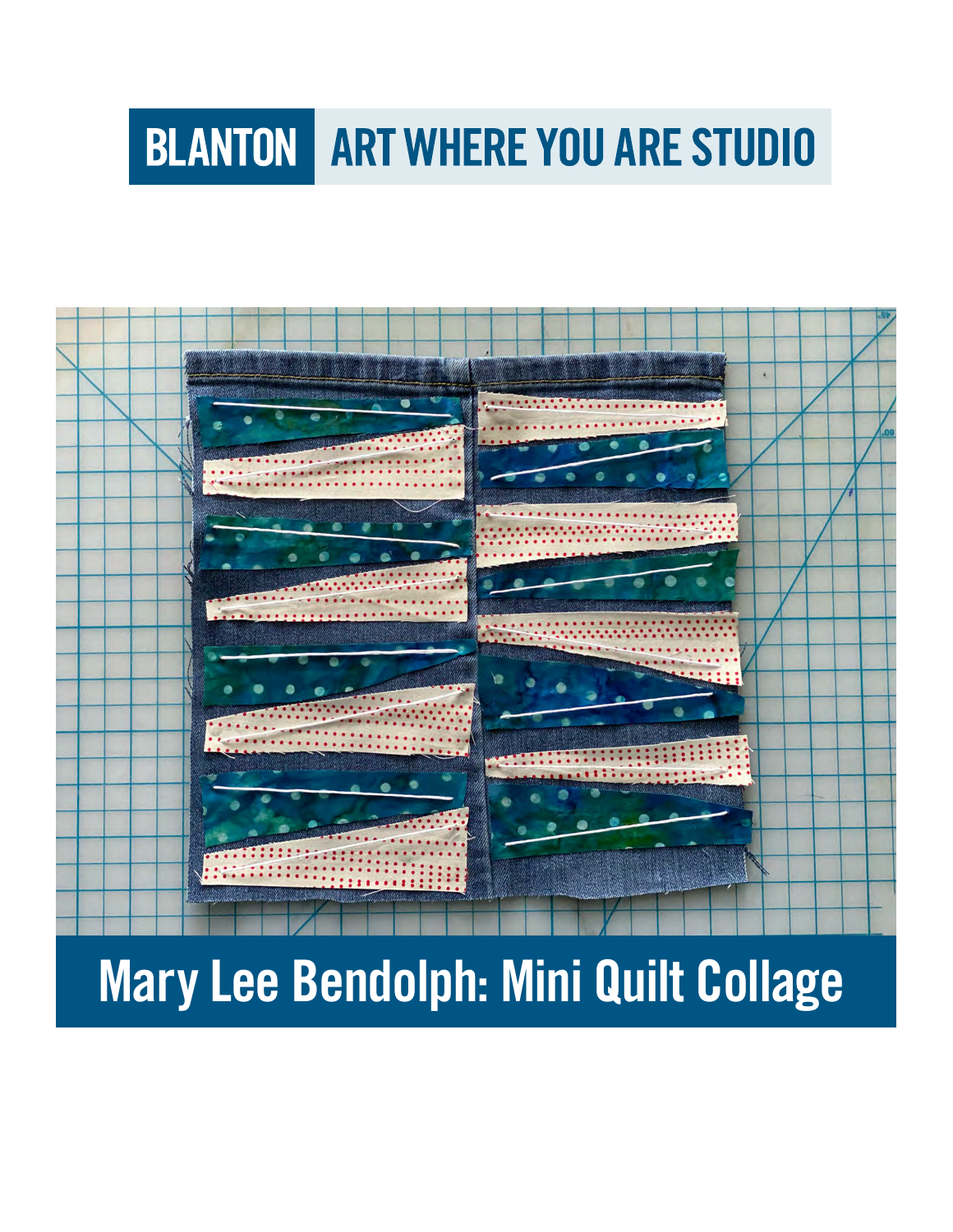## **BLANTON ART WHERE YOU ARE STUDIO**



# **MATERIALS**

- Recycled fabrics
- Scissors
- Fabric glue or quick drying craft glue
- Embroidery floss or yarn
- Large eye yarn needles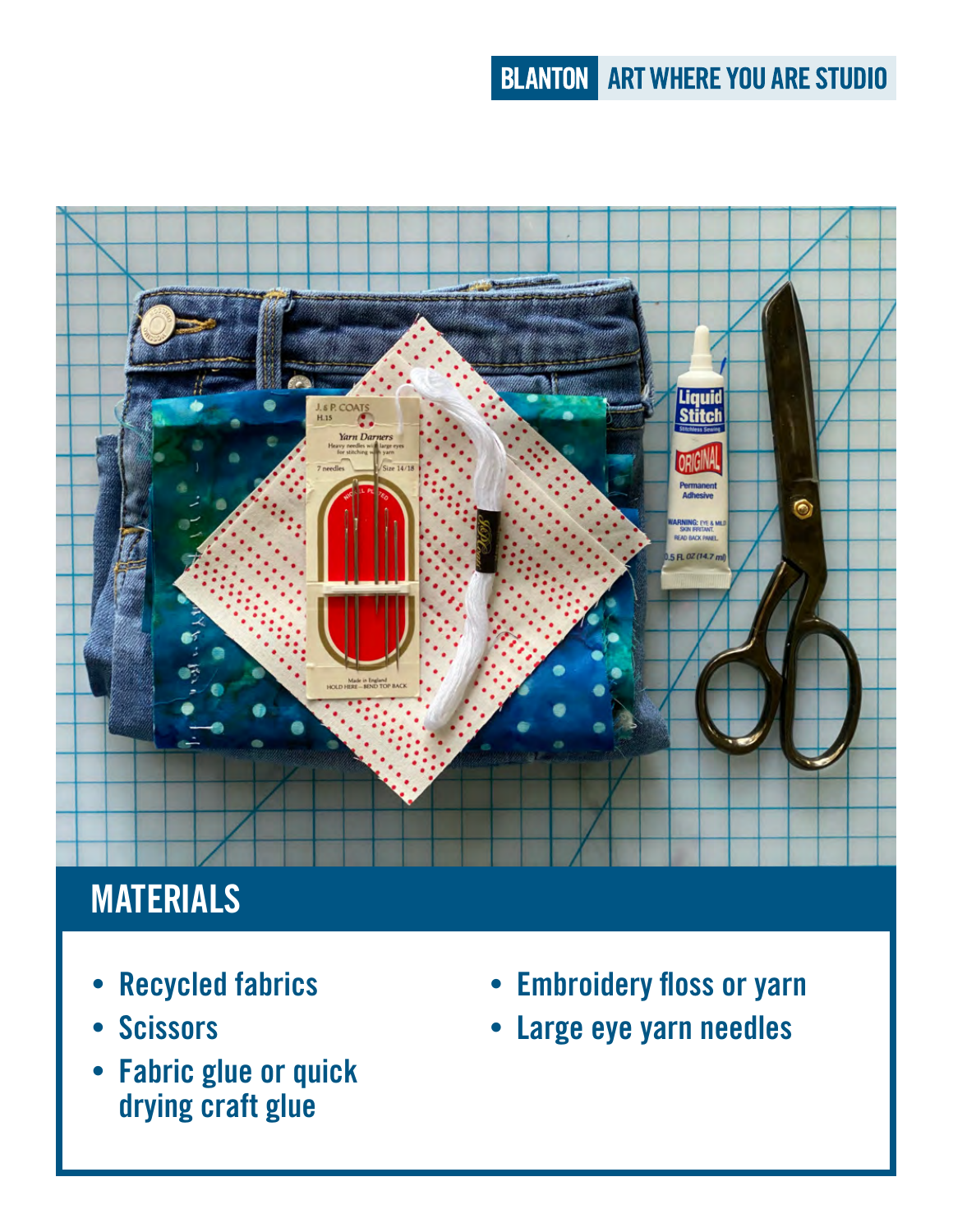## INSTRUCTIONS

#### Step 1: Cut

To create your Mary Lee Bendolph inspired quilt design, start by gathering recycled fabrics like an old pair of jeans or leftover sewing scraps. Think about what you want your quilt design to look like. What shapes will make up your pattern? Do you want your quilt to be asymmetrical, like Blocks and Strips? Once you've thought out your quilt pattern, begin cutting the fabric pieces into your desired shapes and sizes. You'll also need a 12x12 in. fabric piece for your background.

Tip: If you're feeling stuck, search online for the quilt patterns created by Bendolph and the Gee's Bend Quiltmakers, or look around your environment for inspiration.

#### Step 2: Glue

Now that your fabric pieces are cut, play around with how you want them arranged on top of your background fabric square. Once you're happy with the placement, use fabric glue to adhere the shapes to your background fabric.

#### Step 3: Repeat

When your fabric glue is dry you can begin the process of stitching down your fabric shapes with a repetitive stitch pattern. The glue is already keeping the shapes in place, so the stitches are simply acting as a finishing design element to your quilt design. You can choose to stitch around all your shapes, simply tracing them, or introduce a new pop of pattern onto your fabric pieces. Just have fun with it — it doesn't have to be exact!

There you have it — your own Mary Lee Bendolph-inspired work of art! What will you title your art?

Share what you made and tag @blantonmuseum with #ArtWhereYouAre and visit [blantonmuseum.org/museumfromhome](http://blantonmuseum.org/museumfromhome) for more resources.